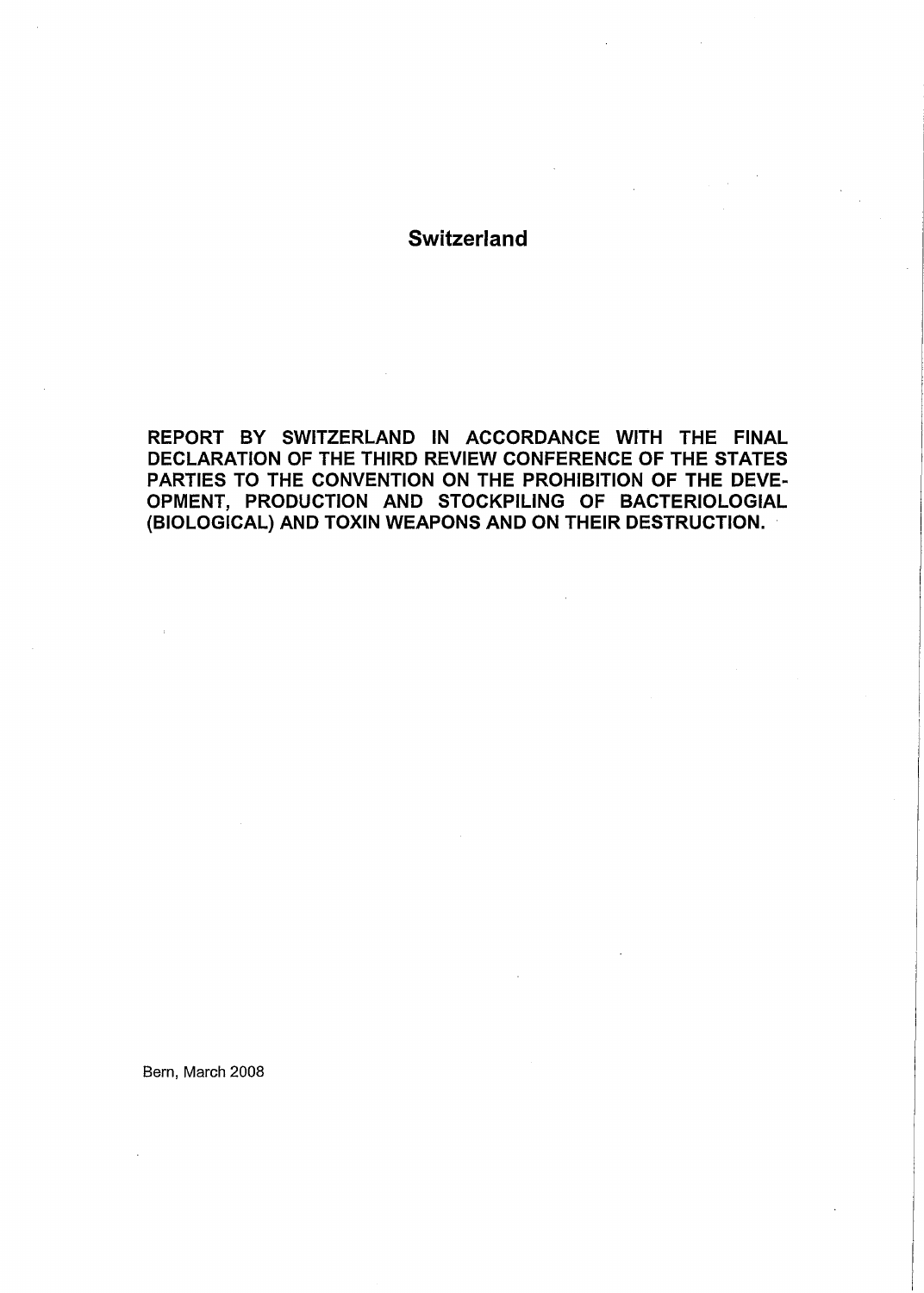## **Declaration form on nothing to declare or nothing new to declare**

| Measure                         | Nothing to declare | Nothing new to declare                    |
|---------------------------------|--------------------|-------------------------------------------|
| $\lambda$<br>$\sim$<br>A Part 1 |                    | $\overline{\textbf{X}}$                   |
| A Part 2 (i)                    |                    |                                           |
| A Part 2 (ii)                   |                    |                                           |
| A Part 2 (iii)                  |                    |                                           |
| B(i)                            |                    |                                           |
| $\, {\bf B} \,$ (ii)            | X                  |                                           |
| C.                              |                    | X                                         |
| $\mathsf D$                     |                    |                                           |
| $\mathsf E$                     |                    | $\boldsymbol{\mathsf{X}}$<br>$\mathbf{v}$ |
| $\mathsf F$                     |                    | $\boldsymbol{\mathsf{X}}$                 |
| G                               |                    | $\boldsymbol{X}$                          |

 $\hat{\mathcal{L}}$ 

Date: March 2008

 $\bar{\mathcal{A}}$ 

State Party to the Convention: Switzerland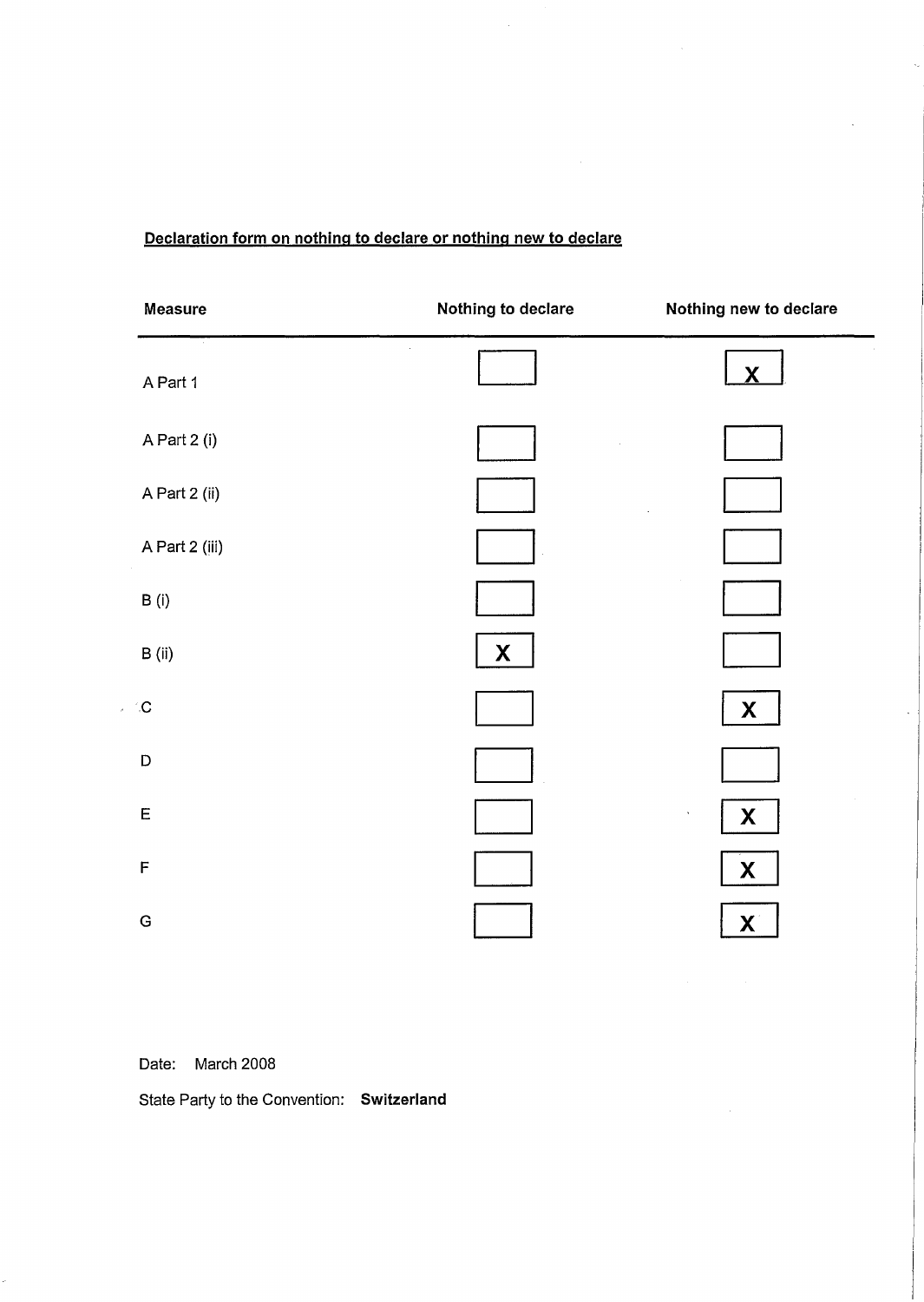## **National biological defence research and development programme declaration**

Is there a national programme to conduct biological defense research and development within the territory of the State Party, under its jurisdiction or control anywhere? Activities of such a programme would include prophylaxis, detection, treatment, toxicology, physical protection, decontamination and other related research.

#### YES

If the answer is "yes", complete Form A, part 2 (ii) which will provide a description of the programme.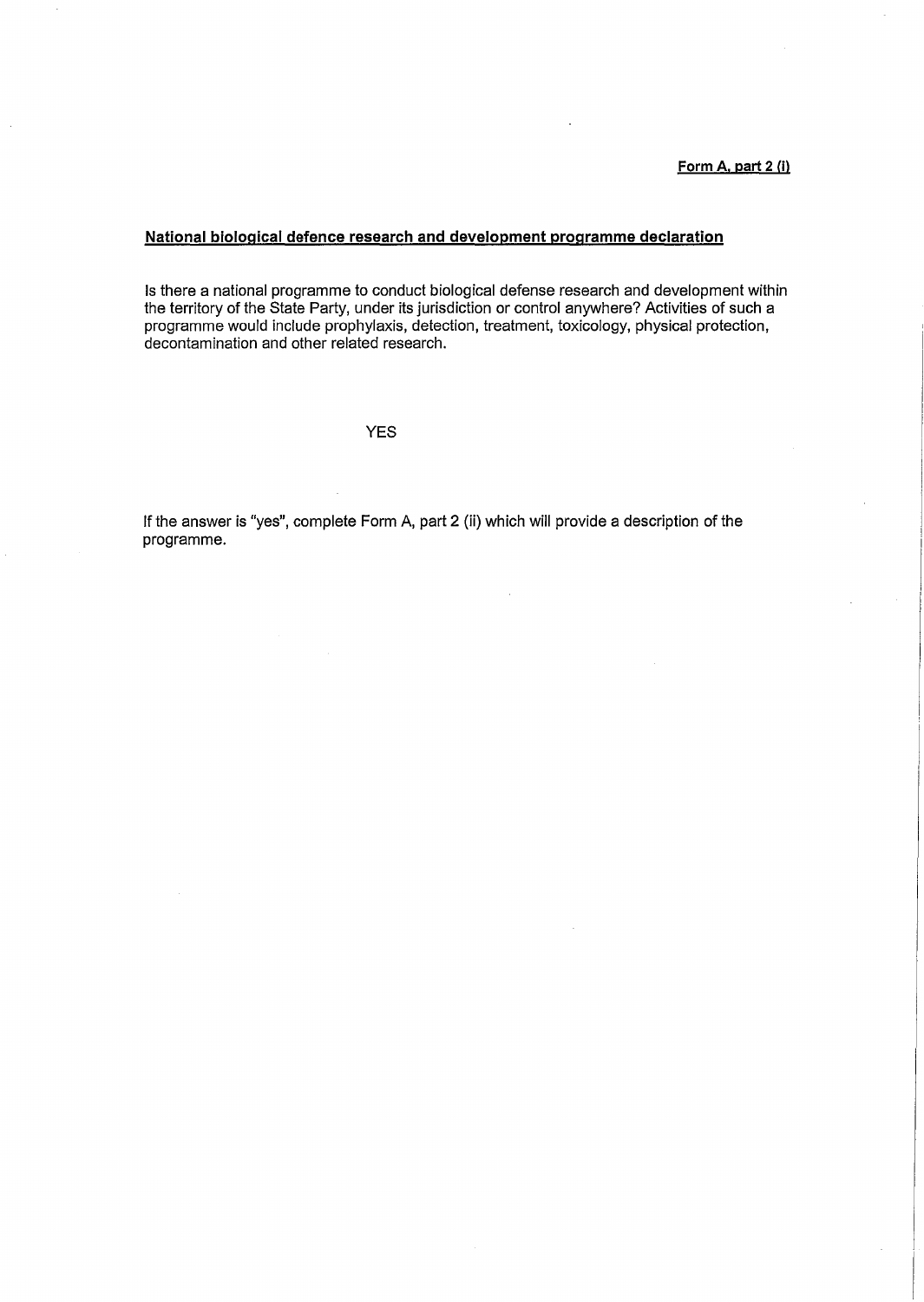#### **National biological defence research and development programme declaration**

1. State the objectives and funding of the Programme and summarize the principal research and development activities conducted in the programme. Areas to be addressed shall include: prophylaxis, studies on pathogenicity and virulence, diagnostic techniques, aerobiology, detection, treatment, toxicology, physical protection, decontamination and other related research.

The objective of the programme is to build-up and establish national bio-defence by developing rapid identification and characterization tests for biological agents and toxins either by immunological or molecular methods.

2. State the total funding for the programme and its source.

Total funding for the programme by the Swiss Federal Department of Defence is in the order of CHF 1'000'000.- per year.

3. Are aspects of this programme conducted under contract with industry, academic institutions, or in other non-defence facilities?

Yes, there are several institutes from universities involved

The programme is supervised by the Spiez Laboratory which is part of the Federal Office for Civil Protection within the Department of Defence, Civil Protection and **Sports** 

4. If ,,yes", what proportion of the total funds for the programme is expended in these contracted or other facilities?

50%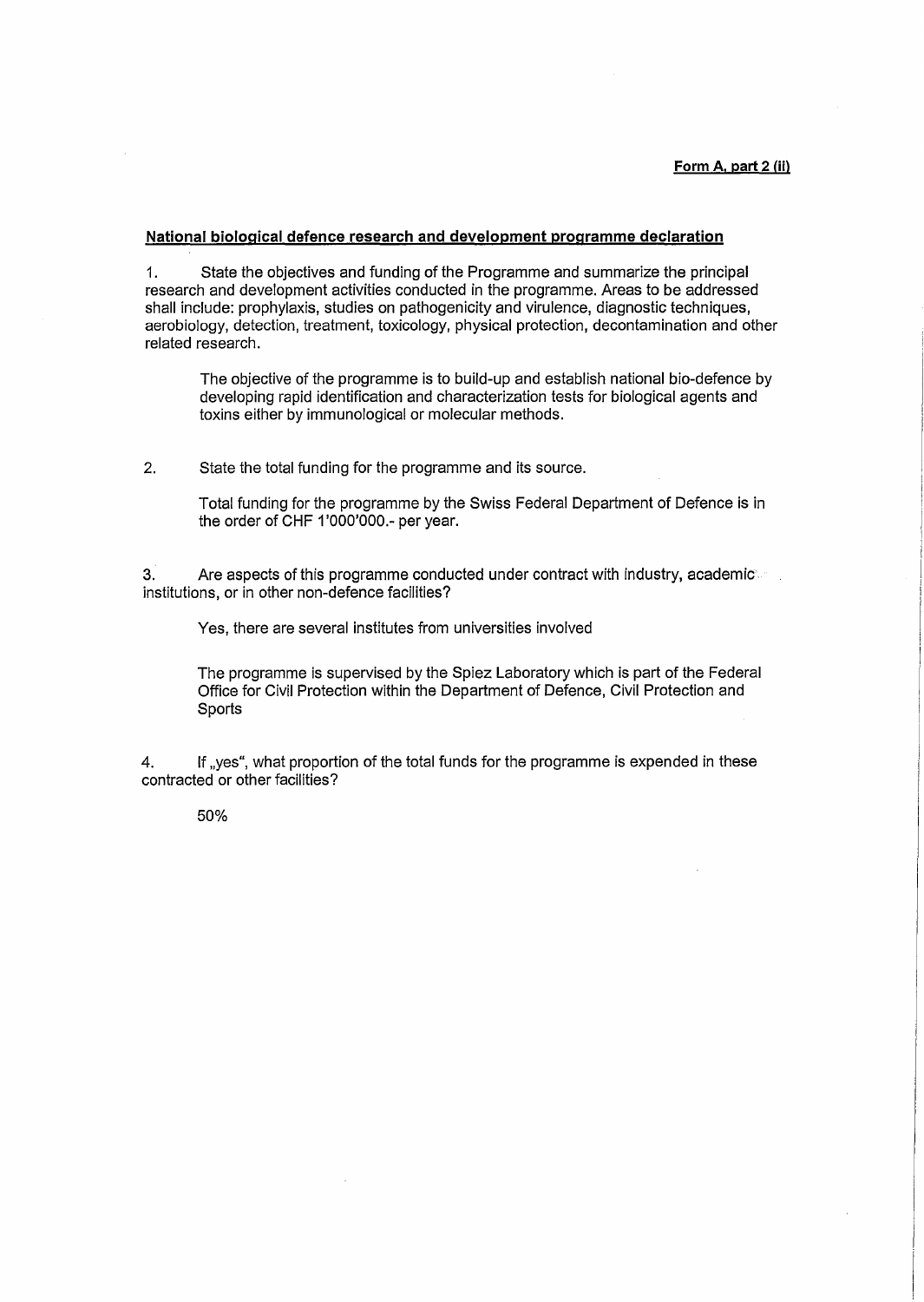5. Summarize the objectives and research areas of the programme performed by contractors and in other facilities with the funds identified under paragraph 4.

Cf. para 1 above

6. Provide a diagram of the organizational structure of the programme and the reporting relationship (include individual facilities participating in the programme).



Full lines: Dashed lines: direct accountability contract-based relationships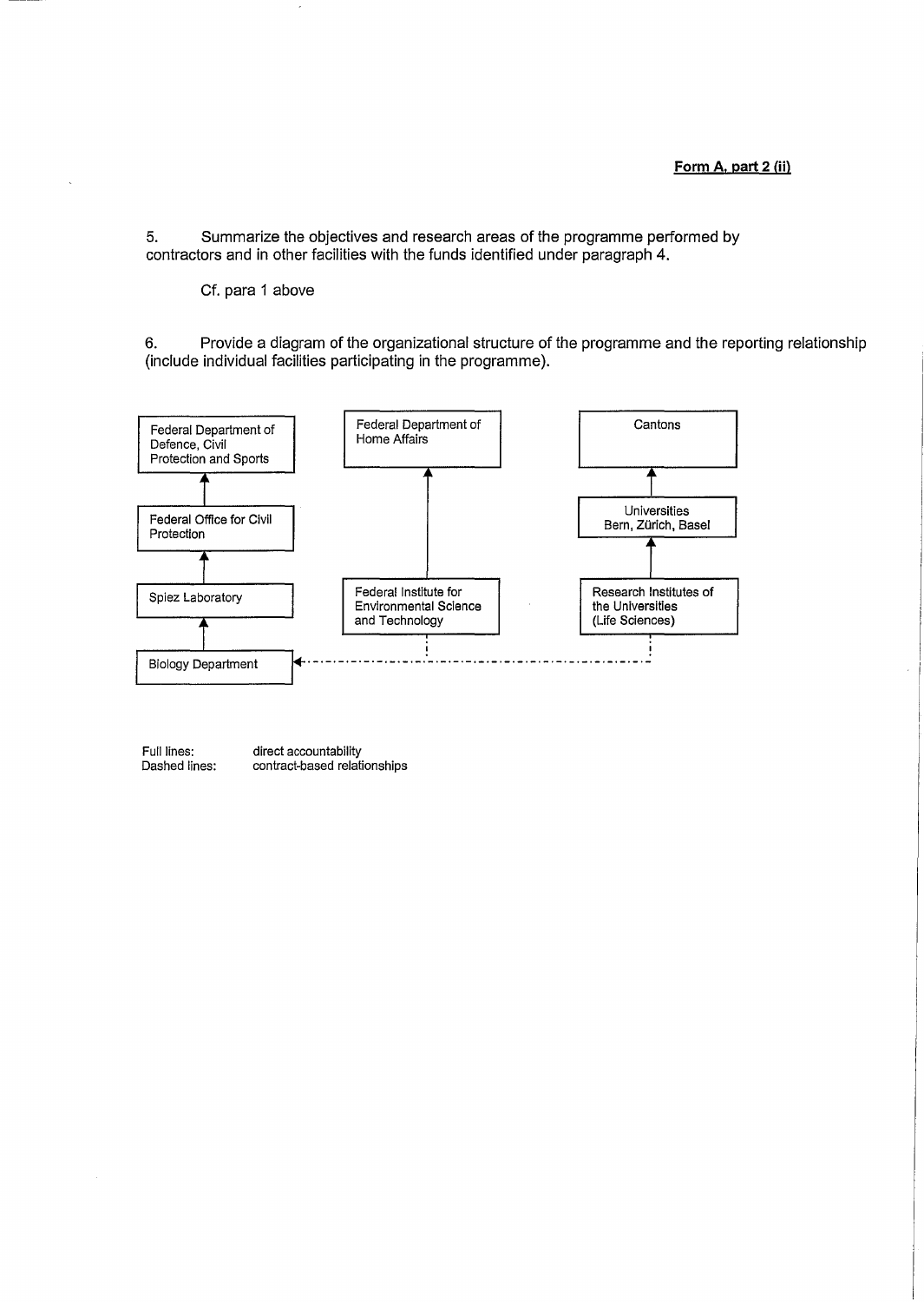#### **Form A, part 2 (iii)**

### **National biological defence research and development programme**

## **Facilities**

Complete a form for each facility declared in accordance with paragraph 7 in Form A, part 2 (ii). In shared facilities, provide the following information for the biological defence research and development portion only.

1. What is the name of the facility?

Spiez Laboratory Swiss NBC Defence Establishment

2. Where is it located (include both address and geographical location)?

Spiez Laboratory **CH-3700 Spiez Switzerland** 

3. Floor area of laboratory areas by containment level:

| BL <sub>2</sub>             | <u>300 m2 .</u> | (sqM) |
|-----------------------------|-----------------|-------|
| BL3                         | 10 m2           | (sqM) |
| BL4                         |                 | (sqM) |
| Total laboratory floor area | 310 m2          | (sqM) |

4. The organizational structure of each facility.

| (i)   | Total number of personnel          | 12 |
|-------|------------------------------------|----|
| (ii)  | Division of personnel:             |    |
|       | Military                           |    |
|       | Civilian                           | 12 |
| (iii) | Division of personnel by category: |    |
|       | Scientists                         | 6  |
|       | Engineers                          | 1  |
|       | Technicians                        | 5  |
|       | Administrative and support staff   |    |

 $\bar{z}$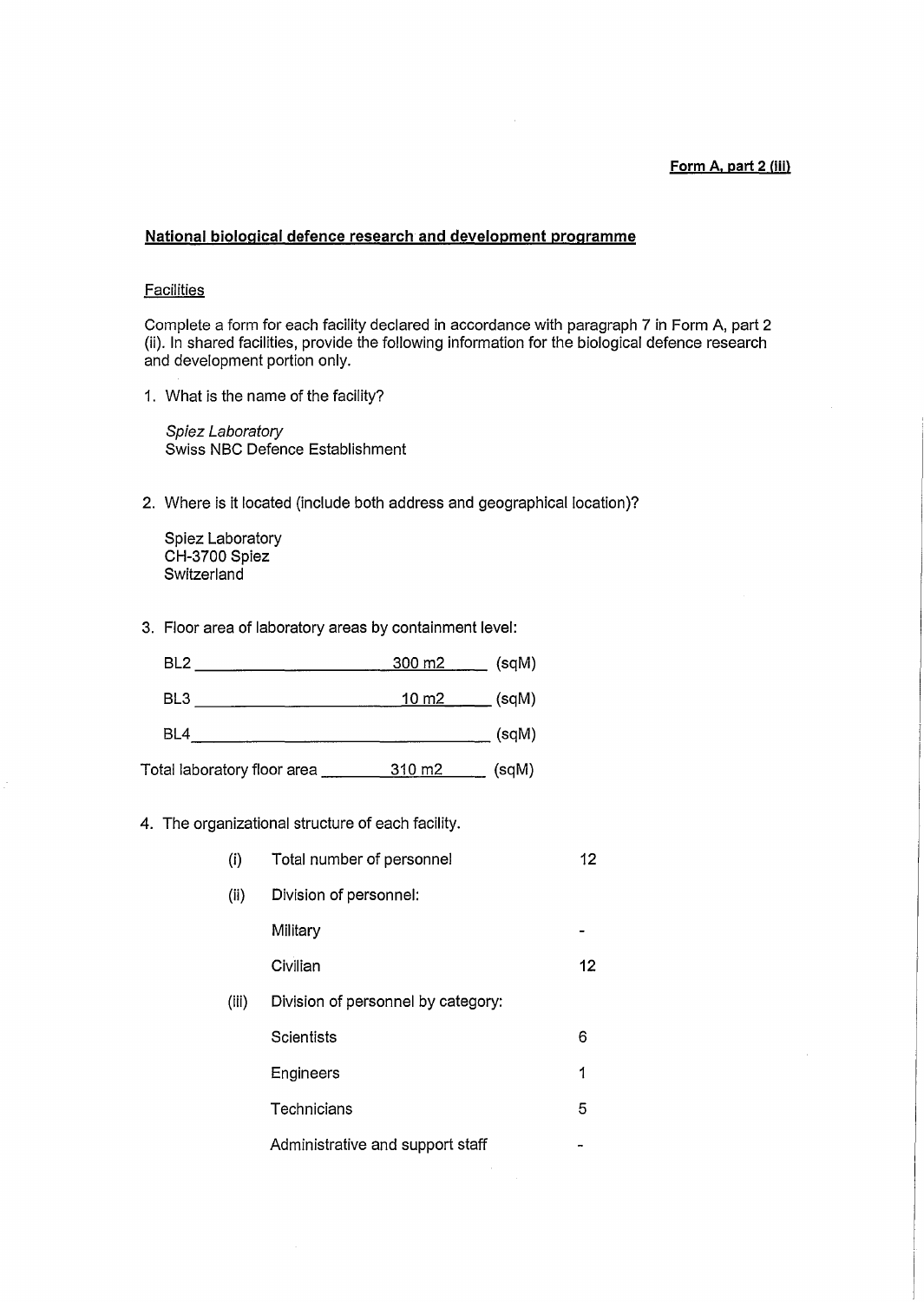| (iv)   | List the scientific disciplines<br>represented in the scientific/<br>engineering staff.                                                                                               | Microbiology, molecular<br>biology, biotechnology,<br>toxicology / toxinology |
|--------|---------------------------------------------------------------------------------------------------------------------------------------------------------------------------------------|-------------------------------------------------------------------------------|
| (v)    | Are contractor staff working in the<br>facility? If so, provide an approximate<br>number.                                                                                             | 3                                                                             |
| (vi)   | What is (are) the source (s) of funding<br>for the work conducted in the<br>facility, including indication if activity is<br>wholly or partly financed by the<br>Ministry of Defence? | Department of Defence<br>(100%)                                               |
| (vii)  | What are the funding levels for<br>the following programme<br>areas:                                                                                                                  |                                                                               |
|        | Research                                                                                                                                                                              | 25%                                                                           |
|        | Development                                                                                                                                                                           | 25%                                                                           |
|        | Test and evaluation                                                                                                                                                                   | 50%                                                                           |
| (viii) | Briefly describe the publication<br>policy of the facility:                                                                                                                           | publication in the open<br>literature                                         |
| (ix)   | Provide a list of publicly-<br>available papers and reports<br>resulting from the work during the<br>previous 12 months. (To include<br>authors, titles and full<br>references.)      | not yet available                                                             |

5. Briefly describe the biological defence work carried out the facility, including type (s) of micro-organisms· and/or toxins studies, as well as outdoor studies of biological aerosols.

Analysis of unknown samples  $\Box$ 

 $\blacksquare$ Diagnostics of potential warfare and bioterror agents {RG3)

- $\mathbb{Z}^2$ Coordination of external research projects with contractors (universities)
- Food and water analysis for the Swiss Armed Forces  $\omega$

Including viruses and prions.

 $\bar{\beta}$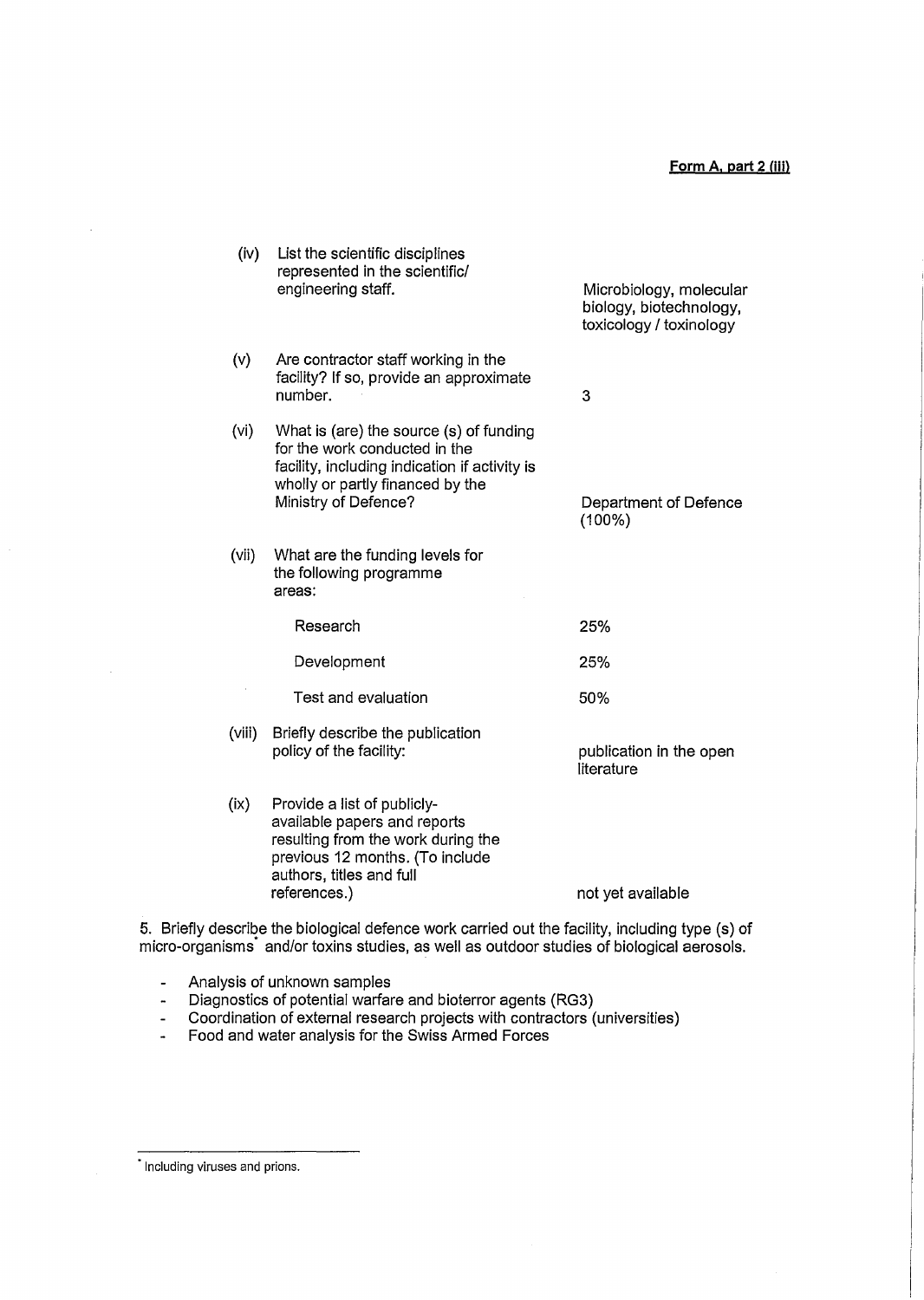## **Exchange of information on outbreaks of infectious diseases and similar occurences caused by toxins**

#### **General remarks:**

#### 1. Human diseases

The Swiss Federal Office of Public Health (Office fédéral de la santé publique) is responsible for the surveillance and reporting of diseases. A nationwide notification system is regulated by the Ordinance on the Notification of Communicable Human Diseases (Ordonnance du 13 ianvier 1999 sur la déclaration des maladies transmissibles de l'homme), which is based on the Federal Law on Epidemics (Loi federate du *18* decembre *1970* sur la lutte contre /es maladies transmissib/es de /'homme).

On the basis of this ordinance every medical practitioner is obliged to report the occurence of certain notifiable diseases. In addition, medical laboratories have to report the identification of notifiable agents. The results of this survey are published in the weekly Bulletin de l'office. fédéral de la santé publique (internet: www.admin.ch/bag/infreporting/bulletin.html). The Bulletin, which also contains detailed reports on the epidemiological situation in the country, is transmitted to the World Health Organisation (Organisation mondiale de la santé).

#### 2. Animal diseases

According to the Federal Law on Animal Epidemics (Loi du 1<sup>er</sup> juillet 1966 sur les épizooties) and the corresponding ordinances, certain animal diseases have to be reported to the Federal Veterinary Office (Office vétérinaire fédéral) which in turn is responsible for the reporting to the OIE (Office International des Epizooties) concerning the diseases covered by the A- and B-list of the OIE. Epidemiological data are regularly published in the weekly Bulletin de l'office vétérinaire fédéral and on the internet (www.bvet.admin.ch).

#### 3. Plant diseases

The Federal Office of Agriculture (Office fédéral de l'agriculture) reports regularly to the EPPO (European Plant Protection Organisation) concerning the occurence of communicable plant diseases. Certain plant diseases are notifiable according to the Federal Law on Agriculture (Loi federate du *29* avril *1998* sur !'agriculture) and the corresponding Ordinance on Plant Protection (Ordonnance sur la protection des vegetaux du 5 mars *1962).*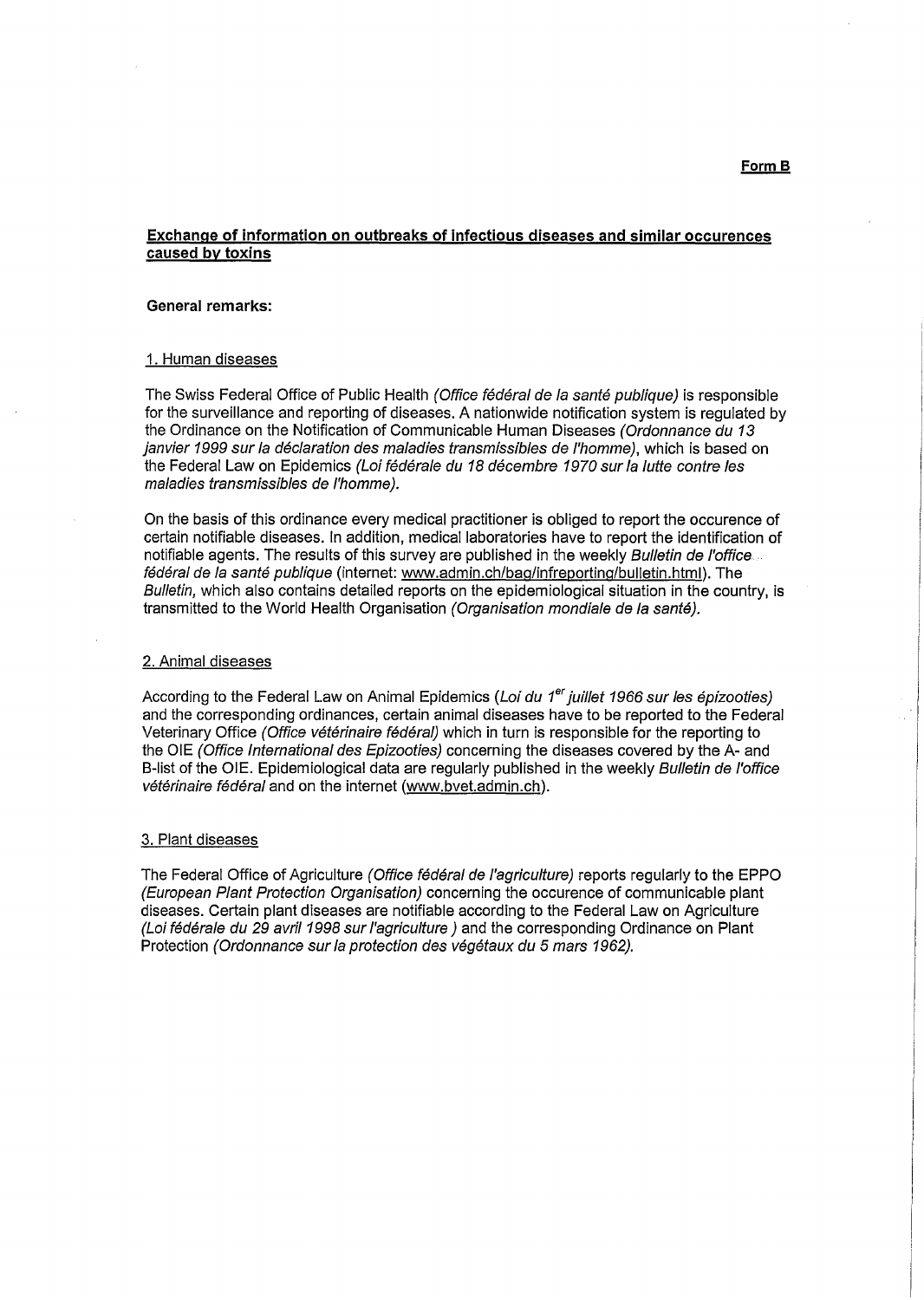## **Form 8 (i}**

| <b>Disease</b>                | Number of cases per year |                |                |             |
|-------------------------------|--------------------------|----------------|----------------|-------------|
|                               | 2004                     | 2005           | 2006           | 2007        |
|                               |                          |                |                |             |
| Bacterial:                    |                          |                |                |             |
| Anthrax / Bacillus anthracis  | $\bf{0}$                 | $\bf{0}$       | $\bf{0}$       | $\pmb{0}$   |
| <b>Brucella species</b>       | 10                       | 8              | 3              | 1           |
| Francisella tularensis        | 0                        | $\mathbf 0$    | 1              | 0           |
| Plague                        | $\mathbf 0$              | $\mathbf 0$    | 0              | 0           |
| Salmonella typhi              | 27                       | 36             | 20             | 21          |
| Shigella species              | 356                      | 347            | 341            | 364         |
| Tetanus                       | $\pmb{0}$                | $\overline{2}$ | $\overline{2}$ | 1           |
|                               |                          |                |                |             |
| Viral:                        |                          |                |                |             |
| Tick-borne-encephalitis virus | 136                      | 204            | 255            | 113         |
| Viral hemorrhagic fever       | $\mathbf 0$              | $\pmb{0}$      | 3              | $\mathbf 0$ |
|                               |                          |                |                |             |
| Protozoal:                    |                          |                |                |             |
| Malaria / Plasmodium species  | 231                      | 205            | 206            | 194         |
|                               |                          |                |                |             |

 $\boldsymbol{\delta}$ 

# **Background information on outbreaks of reportable infectious diseases in humans**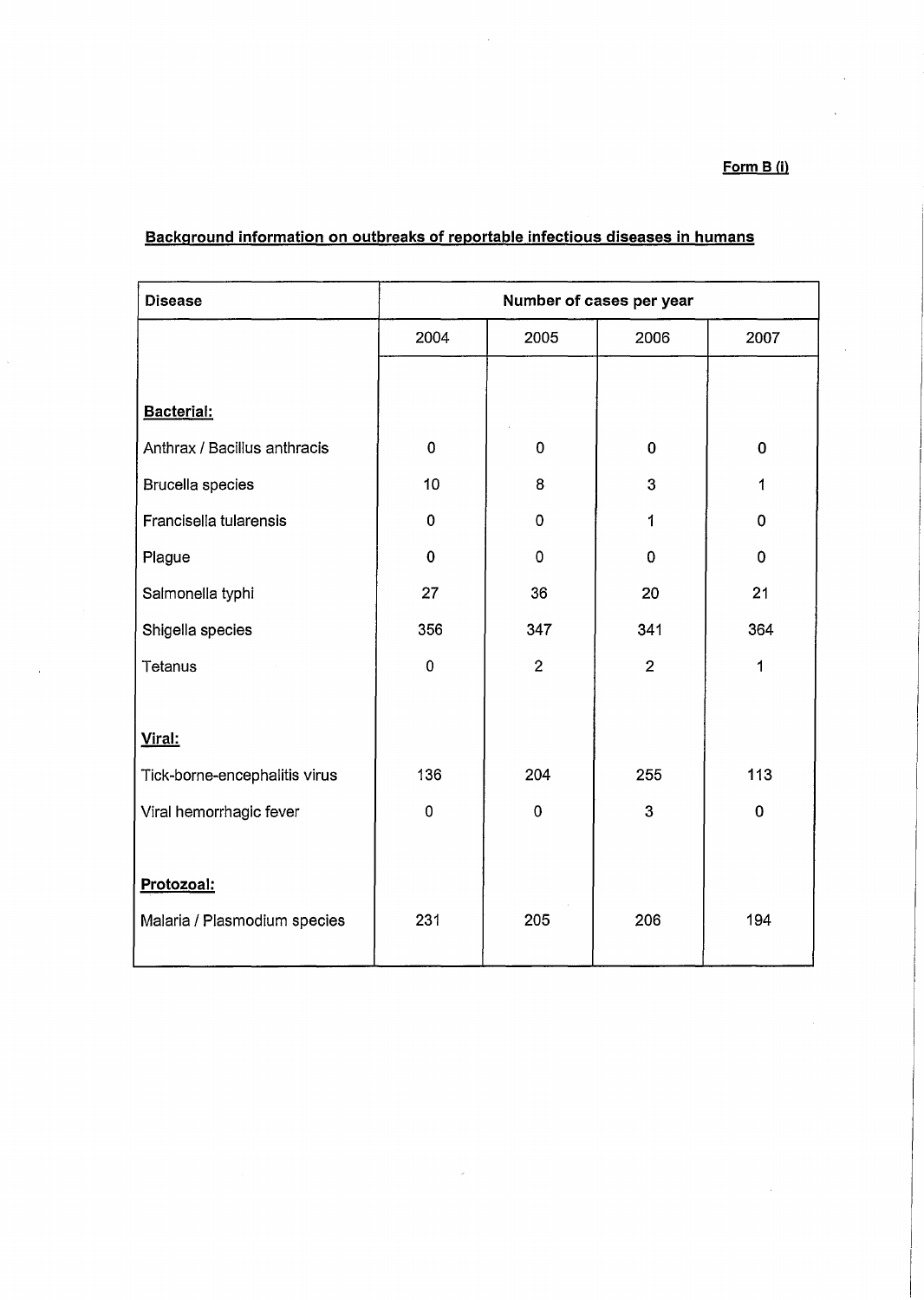**Form B {i)** 

 $\bar{\lambda}$ 

| <b>Disease</b>                  | Number of cases per year |          |             |          |
|---------------------------------|--------------------------|----------|-------------|----------|
|                                 | 2004                     | 2005     | 2006        | 2007     |
|                                 |                          |          |             |          |
| African swine fever             | $\mathbf 0$              | 0        | $\mathbf 0$ | $\Omega$ |
| Anthrax                         | 0                        | 0        | 0           | 0        |
| Aujesky's disease               | 0                        | 0        | 0           | 0        |
| Bluetongue                      | 0                        | 0        | 0           | 5        |
| Brucellosis, bovine             | $\Omega$                 | 0        | 0           | 0        |
| Brucellosis, caprine and bovine | $\Omega$                 | o        | 0           | 0        |
| Foot and mouth disease          | 0                        | 0        | 0           | 0        |
| Goat pox                        | 0                        | 0        | 0           | 0        |
| Hog cholera (swine fever)       | O                        | o        | O           | o        |
| Newcastle disease               | 0                        | 0        | n           | 0        |
| Peste des petits ruminants      | 0                        | 0        | n           | 0        |
| Rabies                          | 0                        | o        | O           | n        |
| Rift Valley fever               | 0                        | 0        | 0           | 0        |
| Rinderpest                      | $\Omega$                 | 0        | 0           | 0        |
| Sheep pox                       | 0                        | 0        | 0           | 0        |
| Swine vesicular disease         | o                        | $\Omega$ | 0           | 0        |
| Teschen disease                 | 1                        | 0        |             | 0        |
| Vesicular stomatitis            | 0                        | 0        | 0           | 0        |

 $\hat{\mathcal{A}}$ 

 $\overline{\phantom{a}}$ 

# **Background information on outbreaks of reportable infectious diseases in animals**

 $\sim$ 

 $\mathcal{L}^{\text{max}}_{\text{max}}$  and  $\mathcal{L}^{\text{max}}_{\text{max}}$ 

 $\hat{\boldsymbol{\beta}}$ 

 $\sim$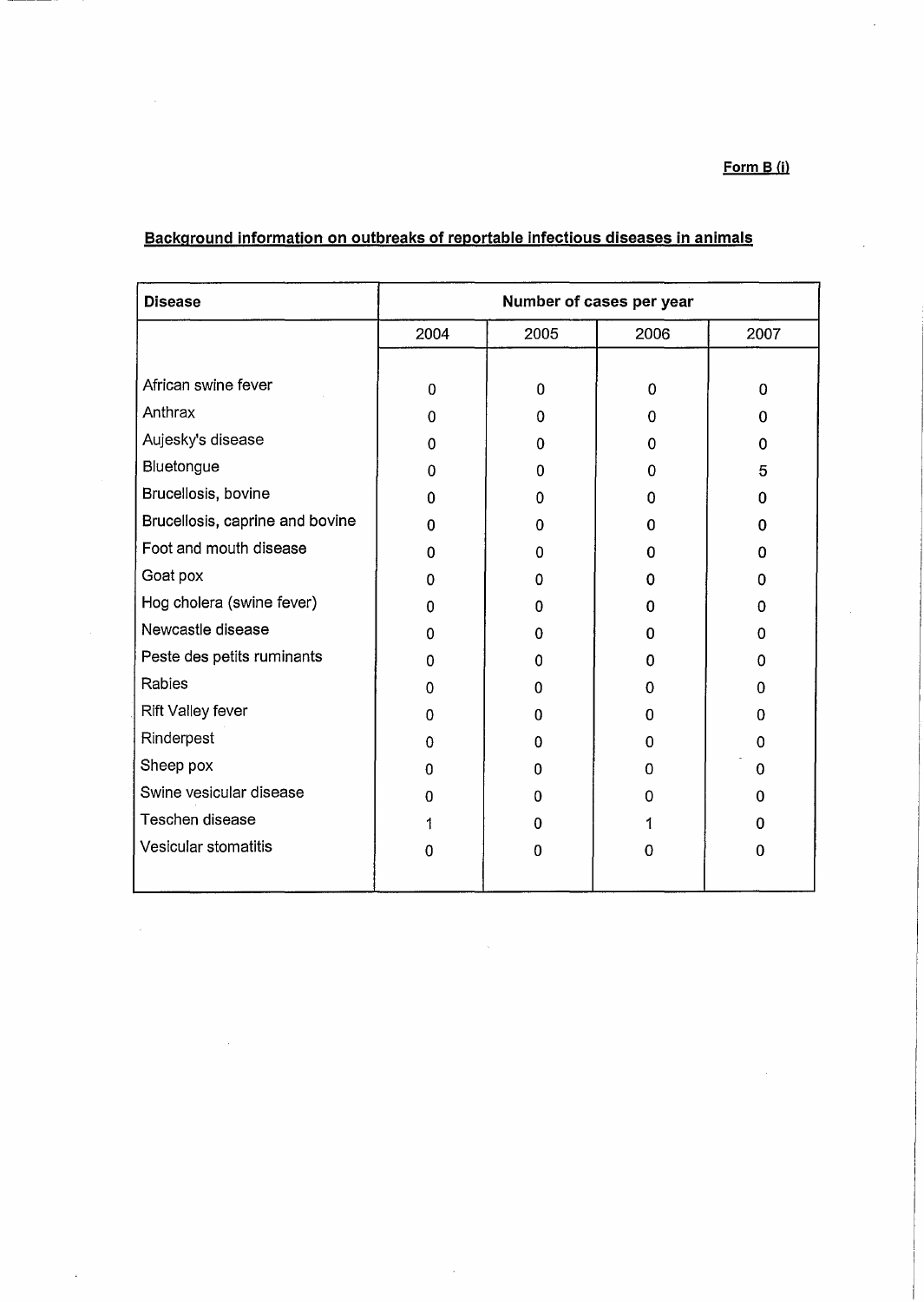#### **Active promotion of contacts**

- 1. Planned international conferences, symposia, seminars, and other similar forums for exchange
	- name of the conference, etc.

Chemical Biological Medical Treatment Symposium {CBMTS VII)

- arranging organization(s), etc.

Spiez Laboratory, in cooperation with Applied Science Analysis, Inc. (Aberdeen, Maryland, USA)

- time
- place
- main subject(s) for the conference, etc.
- CBMTS VII will bring together professionals most concerned with and directly involved in

Spiez, Switzerland

April 2008

the scientific, technical and operational aspects of problems associated with the chemical, biological and toxin (CBT) threat to include all actions associated with CBT agent, agrochemical and industrial poisonings. It will address the topics of chemical and biological terrorism and antiterrorism matters.

- point of contact for further information, registration, etc.

Internet: http://www.asanltr.com/cbmts/

### 2. Information regarding other opportunities

Since 1990, the Swiss National Science Foundation (SNSF), together with the Swiss Agency for Development and Cooperation (SOC), has conducted a programme of scientific cooperation with Eastern Europe (under the name of SCOPES since 2000). Although 15 years have passed since the system change from planned to free market economy, the transition countries still suffer from the many years of obstruction of exchange in the scientific sector.

The drastic reduction of state resources led to the loss of significant components of the previously impressive research capacity and competence. Due to missing networks, the visibility and reputation of researchers is low. The migration {brain drain) of many scientists